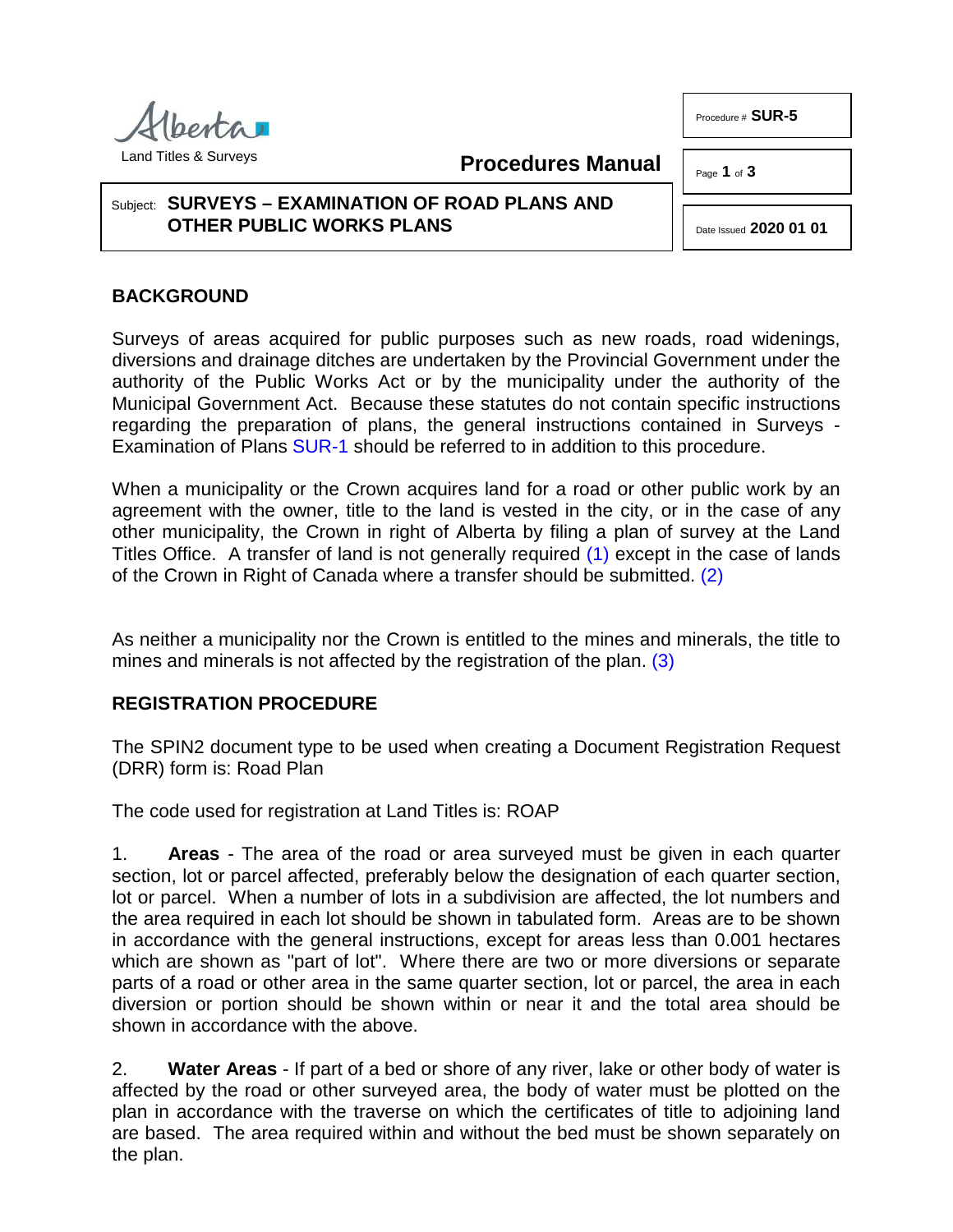3. **Widths of a Road** - The width of a new road as well as the width of a previously surveyed road are to be clearly shown.

4. **Re-survey of Registered Roads** - Where all or a portion of a previously registered road in a quarter section or parcel is still to be used in connection with a new road configuration, it should be included in the new plan of survey.

5. **Plans under the Public Works Act** - The plan must be accompanied by a certificate [\(SURVEY-FORM 6\)](http://www.servicealberta.ca/pdf/ltmanual/SURVEY-FORM6.PDF) in order to vest title in the Crown in the right of Alberta.

<span id="page-1-0"></span>6. **Plans under the Municipal Government Act** - An affidavit [\(4\)](#page-2-3) [\(SURVEY-](http://www.servicealberta.ca/pdf/ltmanual/SURVEY-FORM5.pdf)[FORM 5\)](http://www.servicealberta.ca/pdf/ltmanual/SURVEY-FORM5.pdf) must accompany the plan in order to vest title in a city, or in the case of any other municipality, the Crown in the right of Alberta.

7. **Plans affecting lands of the Crown in Right of Canada** – In addition to the plan being accompanied by the appropriate certificate or affidavit noted in paragraphs 5 or 6 above, road plans affecting lands of the Crown in Right of Canada must be accompanied by a transfer in favour of the City or the Crown in Right of Alberta as applicable. The transfer is to be registered concurrently with the plan of survey by attaching it to the road plan instrument.

8. **Plans affecting lands owned by the municipality -** If the land had previously been acquired by the municipality for a purpose other than a road, culvert, ditch or drain, the certificate of designated officer pursuant to section 62(2) of the Municipal Government Act is **not** required.

A letter from the municipality under seal confirming the above and stating that the plan is being registered under Section 82 of the Land Titles Act and that the requirements of Section 62 of the Municipal Government Act do not apply will be acceptable for registration of the road plan.

<span id="page-1-1"></span>9. **Plans affecting common property** – In addition to the plan being accompanied by the appropriate certificate or affidavit noted in paragraphs 5 or 6 above, road plans affecting common property as shown on a condominium plan must be accompanied by a certificate in the prescribed form  $(5)$  (CDE-1 - [FORM 4\).](http://www.servicealberta.ca/pdf/ltmanual/CDE-1-FORM4.pdf) The certificate is to be registered concurrently with the plan of survey by attaching it to the road plan instrument.

10. **Name of the Municipality or Government Department** - The name of the municipality or government department who requested the plan to be prepared must be drafted on the plan.